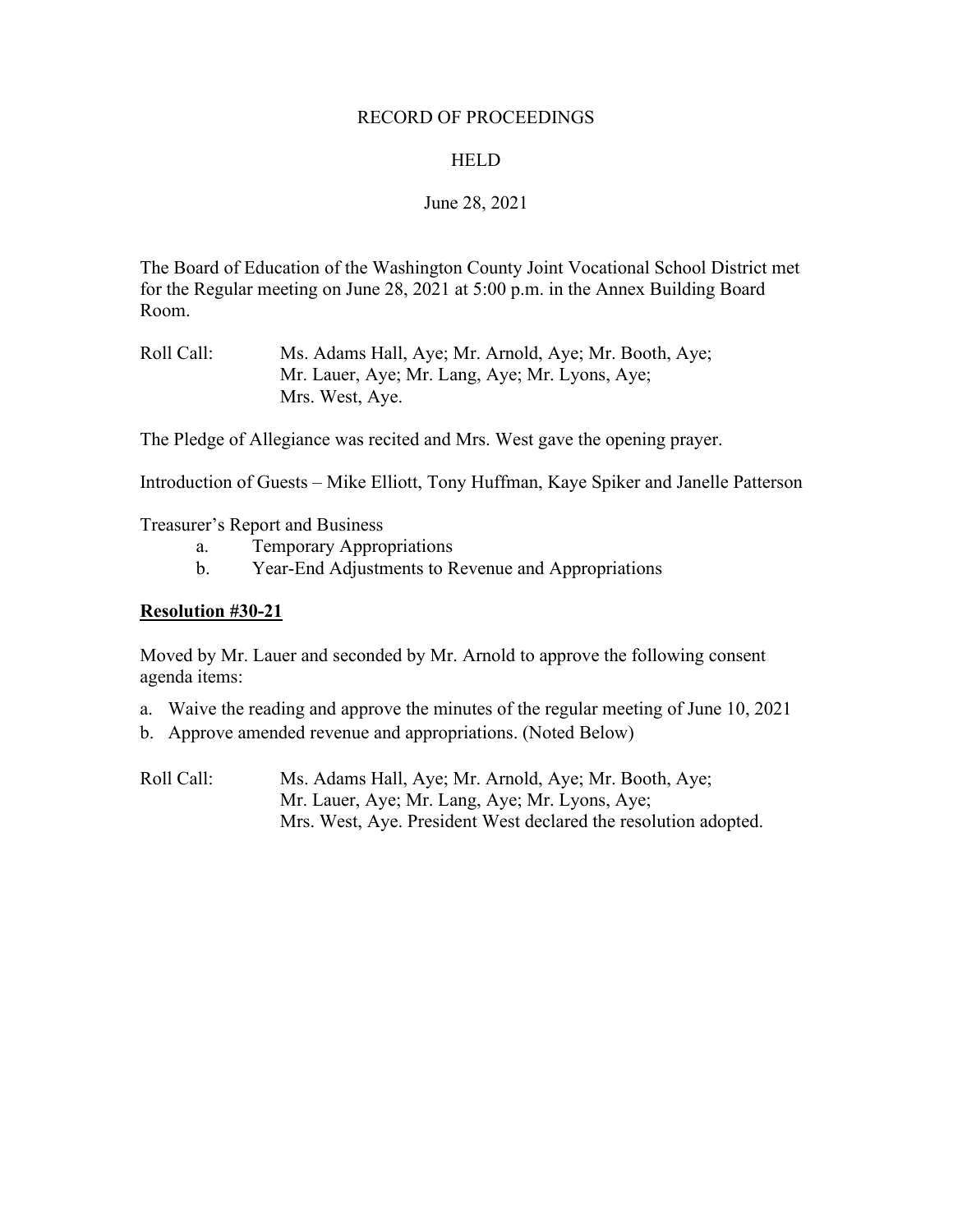### Page 6279 Minutes – Washington County JVS District June 28, 2021

#### **WASHINGTON COUNTY CAREER CENTER** FY 21 CERTIFICATE/APPROPRIATIONS

|                                              | <b>Official</b><br><b>CERT</b> | <b>AMEND</b><br><b>CERT</b> | <b>TOTAL</b><br><b>AMENDED</b> | <b>TEMP</b><br>Approp | Approp       | <b>TOTAL</b><br><b>FINAL</b> |
|----------------------------------------------|--------------------------------|-----------------------------|--------------------------------|-----------------------|--------------|------------------------------|
|                                              | 7/1/2020                       | 6/28/2021                   | <b>CERTIFICATE</b>             | 7/1/2020              | 6/28/2021    | <b>APPROPRIATIONS</b>        |
| <b>General Fund</b>                          | 12,932,272.19                  |                             | 12,932,272.19                  | 6,638,138.00          | 702,905.00   | 7,415,043.00                 |
| <b>Special Revenue Funds</b>                 |                                |                             |                                |                       |              |                              |
| 007-0000 Staff Service Fund                  | 19,408.73                      |                             | 19,408.73                      | 1,500.00              | 310.00       | 1,810.00                     |
| 007-9004 Morris Trust Fund                   | 100,000.00                     |                             | 300,000.00                     | 100,000.00            |              | 300,000.00                   |
| 019-919F - Foundation Fund - Outdoor         | 46,552.23                      | 15,000.00                   | 61,552.23                      | 46,552.23             | 1,500.00     | 48,052.23                    |
| 019-919J - JobsOhio                          | 200,052.50                     |                             | 200,052.50                     | 171,643.02            |              | 200,052.50                   |
| 019-921C Chemours Grant                      | 0.00                           |                             | 25,000.00                      | 0.00                  |              | 25,000.00                    |
| 019-921F - Foundation Fund Awards            | 0.00                           |                             | 45,000.00                      | 0.00                  |              | 45,000.00                    |
| 451-9021 K-12 Subsidy                        | 0.00                           |                             | 1,800.00                       | 0.00                  |              | 1,800.00                     |
| 467-9020 Student Wellness & Success          | 136,346.00                     | 15,977.35                   | 152,323.35                     | 136,346.00            | 15,977.35    | 152,323.35                   |
| 499-916D Adult Diploma                       | 25,001.56                      | 5,000.00                    | 30,001.56                      | 25,000.00             |              | 25,000.00                    |
| 499-919J Regional Job Training Grant         | 35,609.32                      | 9.00                        | 35,618.32                      | 35,609.32             | 9.00         | 35,618.32                    |
| 499-921S - School Safety Grant               | 0.00                           |                             | 2,601.75                       | 0.00                  |              | 2,601.75                     |
| 501-9020 ASPIRE Grant                        | 24,739.40                      |                             | 8,129.13                       | 24,739.40             |              | 8,129.13                     |
| 501-9021 ASPIRE Grant                        | 73,950.00                      |                             | 90,560.27                      | 73,950.00             |              | 90,560.27                    |
| 508-9021 GEER Grant                          | 0.00                           |                             | 163,012.97                     | 0.00                  | 0.00         | 163,012.97                   |
| 510-9021 Coronavirus Relief Fund Grant       | 0.00                           | 0.31                        | 37,448.31                      | 0.00                  | 0.31         | 37,448.31                    |
| 524-920S Carl Perkins - Secondary (FY20)     | 16,117.23                      |                             | 16,117.23                      | 16,117.23             |              | 16,117.23                    |
| 524-921A Carl Perkins - Adult (FY21)         | 58,538.06                      |                             | 58,538.06                      | 58,538.06             |              | 58,538.06                    |
| 524-921S Carl Perkins - Secondary (FY21)     | 159,822.58                     |                             | 159,822.58                     | 159,822.58            |              | 159,822.58                   |
| 599-920C CARES Funding Student               | 73,406.00                      |                             | 146,812.00                     | 73,406.00             |              | 146,812.00                   |
| 599-920R Rural Education Achievement         | 5,888.94                       | 7,728.00                    | 13,616.94                      | 5,888.94              | 7,728.00     | 13,616.94                    |
| 599-921C CARES Funding Institution           | 0.00                           |                             | 354,896.00                     | 0.00                  | 3,710.77     | 77,116.77                    |
| 599-921F CARES Funding FIPSE                 | 0.00                           |                             | 353,188.00                     | 0.00                  |              | 353,188.00                   |
| 599-921R Rural Education Achievement         | 0.00                           |                             | 64,091.00                      | 0.00                  |              | 64,091.00                    |
|                                              |                                |                             |                                |                       |              |                              |
| Total                                        | 975,432.55                     | 43,714.66                   | 2,339,590.93                   | 929,112.78            | 29,235.43    | 2,025,711.41                 |
|                                              |                                |                             |                                |                       |              |                              |
| <b>Capital Projects Funds</b>                |                                |                             |                                |                       |              |                              |
| 003 Permanent Improvement Fund               | 351,831.54                     |                             | 751,831.54                     | 200,000.00            | 403,393.00   | 603,393.00                   |
|                                              |                                |                             |                                |                       |              |                              |
| Total                                        | 351,831.54                     | 0.00                        | 751,831.54                     | 200,000.00            | 403,393.00   | 603,393.00                   |
| <b>Enterprise</b>                            |                                |                             |                                |                       |              |                              |
| 006 Lunchroom Fund                           | 344,330.86                     |                             | 344,330.86                     | 218,579.00            | 49,149.00    | 267,728.00                   |
| 009 Uniform Supply Fund                      | 119,560.04                     |                             | 119,560.04                     | 53,532.00             |              | 53,532.00                    |
| 011 Rotary-Customer Service                  | 168,680.64                     |                             | 168,680.64                     | 68,850.00             | 7,550.00     | 76,400.00                    |
| 012 Adult Education Fund                     | 4,064,141.84                   |                             | 4,064,141.84                   | 2,840,379.00          |              | 2,840,379.00                 |
|                                              |                                |                             |                                |                       |              |                              |
|                                              |                                |                             |                                |                       |              |                              |
| Total                                        | 4,696,713.38                   | 0.00                        | 4,696,713.38                   | 3,181,340.00          | 56,699.00    | 3,238,039.00                 |
|                                              |                                |                             |                                |                       |              |                              |
| <b>Internal Service</b>                      |                                |                             |                                |                       |              |                              |
|                                              |                                |                             | 0.00                           |                       |              | 0.00                         |
| Fiduciary                                    |                                |                             |                                |                       |              |                              |
| 007-9001 Scholarship Fund                    | 5,031.72                       |                             | 5,031.72                       | 1,500.00              |              | 1,500.00                     |
| 007-9002 Mid Ohio Valley Council Scholarship | 0.00                           |                             | 0.00                           | 0.00                  |              | 0.00                         |
| 007-9003 Marietta Foundation Fund            | 2,805.00                       | 1,044.00                    | 3,849.00                       | 2,800.00              | 349.00       | 3,149.00                     |
| 022-0000 Pell Grants                         | 400,000.00                     |                             | 400,000.00                     | 400,000.00            |              | 400,000.00                   |
| 022-9001 Unclaimed Funds                     | 1,161.80                       | 289.20                      | 1,451.00                       | 0.00                  |              | 0.00                         |
| 200 Student Activity Fund                    | 105,081.21                     | 10,000.00                   | 115,081.21                     | 68,413.21             | 39,375.34    | 113,324.55                   |
|                                              |                                |                             |                                |                       |              |                              |
| Total                                        | 514,079.73                     | 11,333.20                   | 525,412.93                     | 472,713.21            | 39,724.34    | 517,973.55                   |
|                                              |                                |                             |                                |                       |              |                              |
| <b>TOTAL</b>                                 | 19,470,329.39 55,047.86        |                             | 21,245,820.97                  | 11,421,303.99         | 1,231,956.77 | 13,800,159.96                |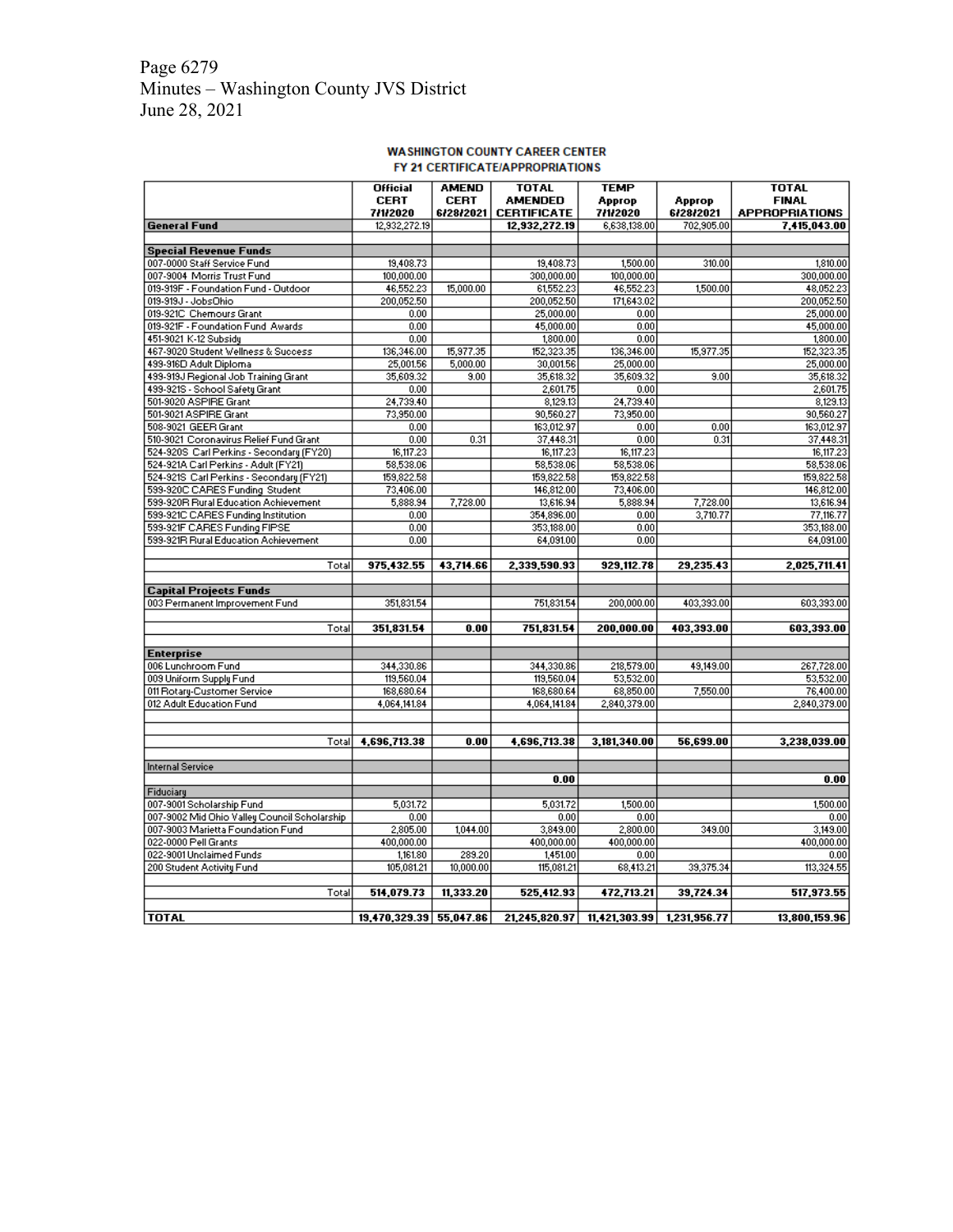# **Resolution #31-21 – Adopt Temporary Appropriations for FY 22**

Moved by Mr. Booth and seconded by Mr. Arnold to approve the following agenda item:

BE IT RESOLVED, That the Board of Education of the Washington County Joint Vocational School District, Washington County, Ohio, accepts the temporary appropriations as recommended by the Superintendent to provide for current expenses and other expenditures of said Board of Education for the 2021-2022 school year until amended certificate is received from the County Auditor.

The following sums are hereby set aside and appropriated for the several purposes for which expenditures are to be made for and during the said period subject to revisions or amendments in accordance with Section 5705.40 of the Ohio Revised Code; and

BE IT FURTHER RESOLVED, That the business procedure for the fiscal year 2021-2022 be as follows: that the Board of Education dispense with the adoption of resolutions authorizing the purchase or sale of property except real estate, the employment of part-time employees except as otherwise provided by law, the payment of debts, claims, the salaries of all employees if provision; therefore, are made in such annual appropriations resolution or approving warrants for the payment of any claim from school funds if the expenditure for which such warrant is issued and provided for in the yearly appropriations resolution; and,

BE IT FURTHER RESOLVED, That the superintendent by authorized to approve purchasing, appointing the part-time employees, and expenditures provided for in the appropriations, including meals for advisory committee meetings and mailings to promote public relations with business and industry in the Mid-Ohio Valley area. All expenditures are to be made incompliance with Section 5705.41 of the Ohio Revised Code. (Noted Below)

Roll Call: Ms. Adams Hall, Aye; Mr. Arnold, Aye; Mr. Booth, Aye; Mr. Lauer, Aye; Mr. Lang, Aye; Mr. Lyons, Aye; Mrs. West, Aye. President West declared the resolution adopted.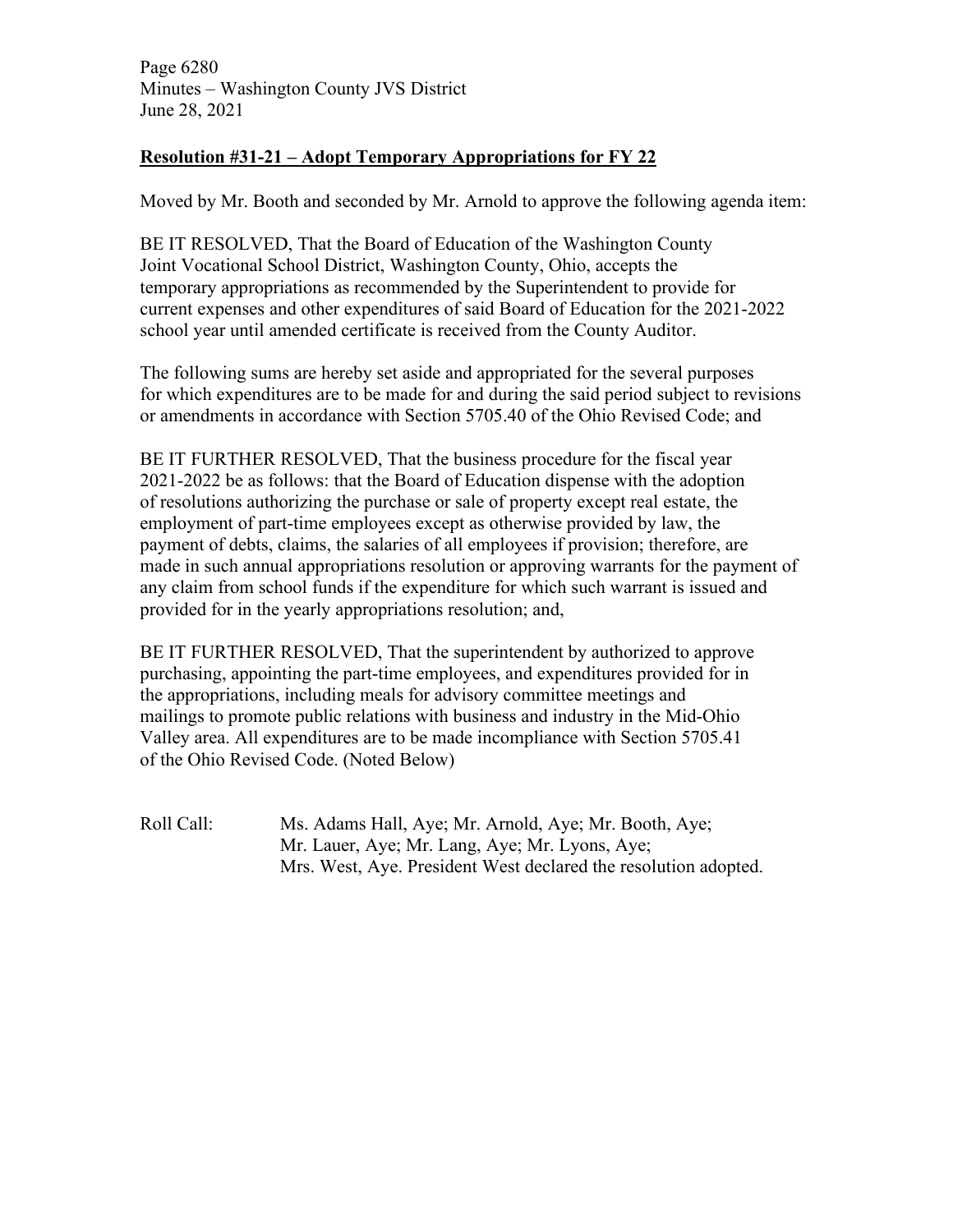| <b>WASHINGTON COUNTY CAREER CENTER</b><br><b>FY22 TEMPORARY REVENUES &amp; APPROPRIATIONS</b> |                        |                     |  |  |
|-----------------------------------------------------------------------------------------------|------------------------|---------------------|--|--|
| Fund                                                                                          | <b>Initial Revenue</b> | Temporary           |  |  |
|                                                                                               | Estimate               | Appropriation       |  |  |
| 001 General Fund                                                                              | s<br>7,029,588.00      | s<br>6,803,856.00   |  |  |
| 001-9992 Cap. & Maint. Set aside                                                              | 93,000.00              | 93,000.00           |  |  |
| <b>TOTAL</b>                                                                                  | 7,122,588.00           | 6,896,856.00        |  |  |
| <b>Special Revenue Funds</b>                                                                  |                        |                     |  |  |
| 007-0000 Staff Service Fund                                                                   | 3,000.00               | 1,500.00            |  |  |
| 007-9004 Morris Trust Fund                                                                    |                        | 247,000.00          |  |  |
| 019-919F Foundtions - Outdoor Training                                                        | L,                     | 6,953.03            |  |  |
| 019-921F Foundtions - Local                                                                   | L,                     | 45,000.00           |  |  |
| 019-919J JobsOHio                                                                             | ÷,                     | 113,729.75          |  |  |
| 451-9021 Connectivity Grant K-12                                                              |                        | 1,800.00            |  |  |
| 467-9020 Student Wellness & Success                                                           | 184,873.00             | 184,873.00          |  |  |
| 499-916D Ohio Adult Diploma Grant                                                             | 30,000.00              | 30,000.00           |  |  |
| 499-921S School Safety Grant                                                                  |                        | 2,601.75            |  |  |
| 501-9022 ASPIRE Grant (FY22)                                                                  | 129,227.00             | 129,227.00          |  |  |
| 508-9021 GEER Fund                                                                            | 73,429.37              | 73,429.37           |  |  |
| 524-921S Secondary Carl Perkins (FY21)                                                        | 26,998.42              | 26,998.42           |  |  |
| 524-922S Secondary Carl Perkins (FY22)                                                        | 135,552.57             | 135,552.57          |  |  |
| 524-922A Adult Perkins (FY22)                                                                 | 59,353.16              | 59,353.16           |  |  |
| 599-920C CARES Fund - Student                                                                 | 30,000.00              | 30,000.00           |  |  |
| 599-921C CARES Fund - Institution                                                             | 100,000.00             | 100,000.00          |  |  |
| 599-921R Rural Education Program (FY21)                                                       | 64,091.00              | 64,091.00           |  |  |
| <b>TOTAL</b>                                                                                  | 836,524.52             | 1,252,109.05        |  |  |
| <b>Capital Projects Funds</b>                                                                 |                        |                     |  |  |
| 003<br>Permanent Improvement                                                                  |                        |                     |  |  |
|                                                                                               | 50,000.00              | 200,000.00          |  |  |
| <b>TOTAL</b>                                                                                  | 50,000.00              | 200,000.00          |  |  |
| Enterprise                                                                                    |                        |                     |  |  |
| 006<br>Lunchroom                                                                              | 208,100.00             | 194,430.00          |  |  |
| 009<br><b>Uniform Supply</b>                                                                  | 57,278.00              | 57,278.00           |  |  |
| 011<br>Rotary - Customer Service                                                              | 65,950.00              | 73,850.00           |  |  |
| <b>Adult Education</b><br>012                                                                 | 2,757,929.00           | 2,765,488.00        |  |  |
| <b>TOTAL</b>                                                                                  | 3,089,257.00           | 3,091,046.00        |  |  |
| Fiduciary                                                                                     |                        |                     |  |  |
| 007-9001 Scholarship Fund                                                                     |                        | 1,500.00            |  |  |
| 007-9002 Scholarship Fund/MOVMC                                                               |                        |                     |  |  |
| 007-9003 Marietta Community Foundation                                                        | 2,000.00               | 2,000.00            |  |  |
| 022-0000 Pell Grants                                                                          | 350,000.00             | 350,000.00          |  |  |
| 022-9001 Unclaimed Funds                                                                      | 100.00                 |                     |  |  |
| 200 Student Activity Fund (Memo Only)                                                         | 36,620.00              | 80,216.70           |  |  |
| <b>TOTAL</b>                                                                                  | 388,720.00             | 433,716.70          |  |  |
| <b>GRAND TOTAL</b>                                                                            | s.<br>11,487,089.52    | 11,873,727.75<br>s. |  |  |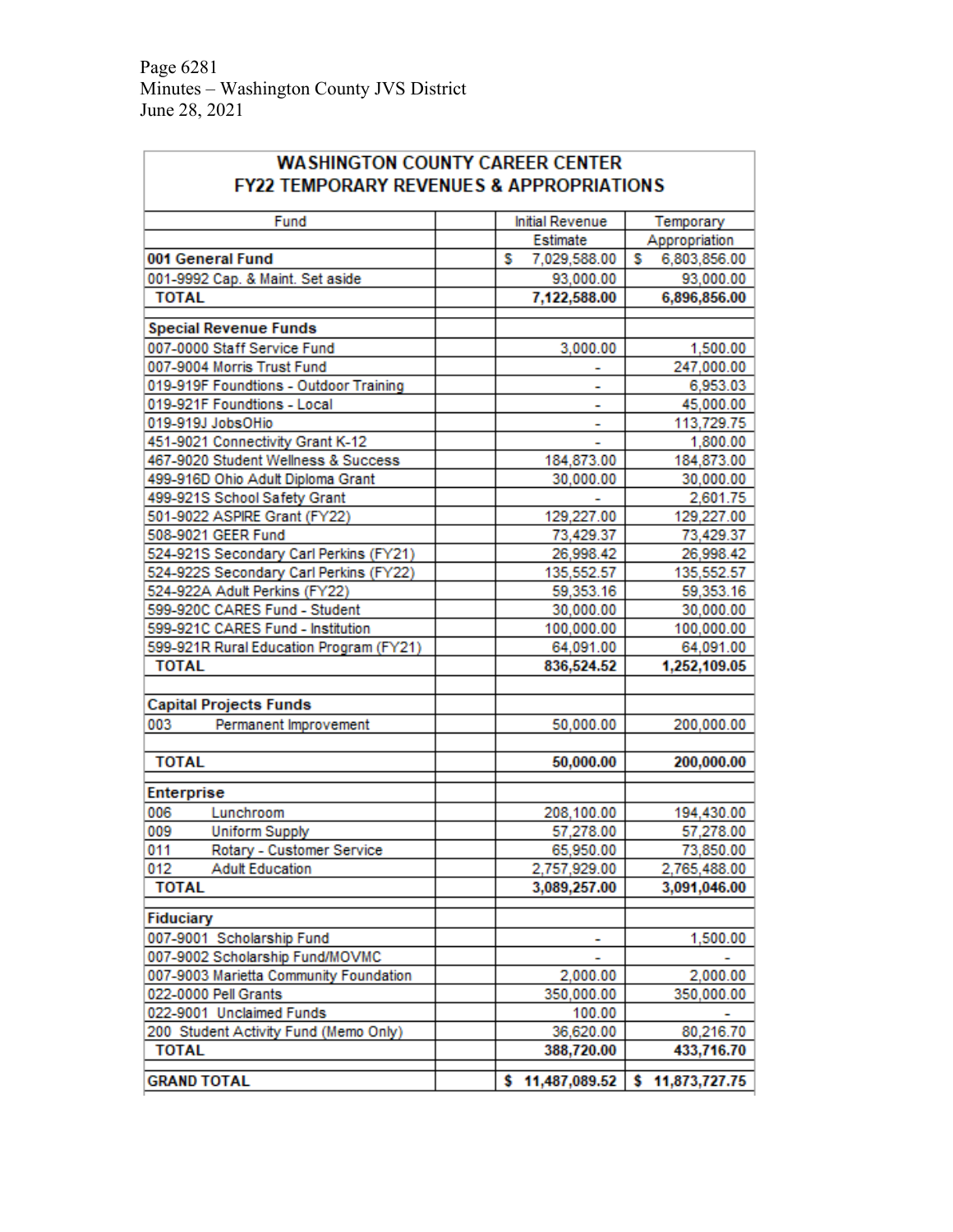Page 6282 Minutes – Washington County JVS District June 28, 2021

#### Superintendent's Report and Business

- a. Honor Roll  $4<sup>th</sup>$  Nine Weeks
- b. Memorandum of Understanding WSCC College Credit Plus
- c. Substitute Pay
- d. Marietta Area Chamber of Commerce Annual Dinner Meeting Monday, August  $9<sup>th</sup>$ , 2021 – Marietta College – Dyson-Baudo Recreation Center
- e. Dr. Blatt announced his retirement effective January 1, 2022

# **Resolution #32-21 Change in Substitute Teachers' Pay**

Moved by Mr. Lauer and seconded by Mr. Booth to approve the following resolution:

BE IT RESOLVED, That the base rate of pay for substitute teachers be \$150.00 per day beginning with the 2021-2022 school year. If the substitute subs for 100 cumulative days since August 1, 2017 the rate will be increased to \$162.50.

### Roll Call: Ms. Adams Hall, Aye; Mr. Arnold, Aye; Mr. Booth, Aye; Mr. Lauer, Aye; Mr. Lang, Aye; Mr. Lyons, Aye; Mrs. West, Aye. President West declared the resolution adopted.

# **Resolution #33-21**

Moved by Mr. Arnold and seconded by Mr. Lyons to approve the following consent agenda items:

a. Employ the following part-time Adult Technical Training instructors for the year ending June 30, 2022:

| <b>Name</b>                  | Area                          | Rate/Hr. | <b>Effective</b> |
|------------------------------|-------------------------------|----------|------------------|
| <b>Ashley Arthur-Parsons</b> | Surgical Technologist         | \$21.60  | July 1, 2021     |
| Mendy Barth                  | <b>Medical Assistant</b>      | \$24.00  | July 1, 2021     |
| Mendy Barth                  | Medical Billing Specialist    | \$24.00  | July 1, 2021     |
| James Black                  | <b>DIT</b>                    | \$43.00  | July 1, 2021     |
| James Black                  | <b>Industrial Maintenance</b> | \$29.00  | July 1, 2021     |
|                              | Mechanic                      |          |                  |
| **Steven Burnfield           | <b>CDL</b>                    | \$30.00  | July 1, 2021     |
| ***Michael Allen Casto       | <b>COST</b>                   | \$28.00  | July 1, 2021     |
| ***Michael Allen Casto       | <b>Information Technology</b> | \$25.00  | July 1, 2021     |
|                              | Professional                  |          |                  |
| Charles Day                  | Chemical Technician           | \$28.00  | July 1, 2021     |
| Charles Day                  | <b>Industrial Maintenance</b> | \$28.00  | July 1, 2021     |
|                              | Mechanic                      |          |                  |
| Charles Day                  | Instrumentation &             | \$28.00  | July 1, 2021     |
|                              | Electricity                   |          |                  |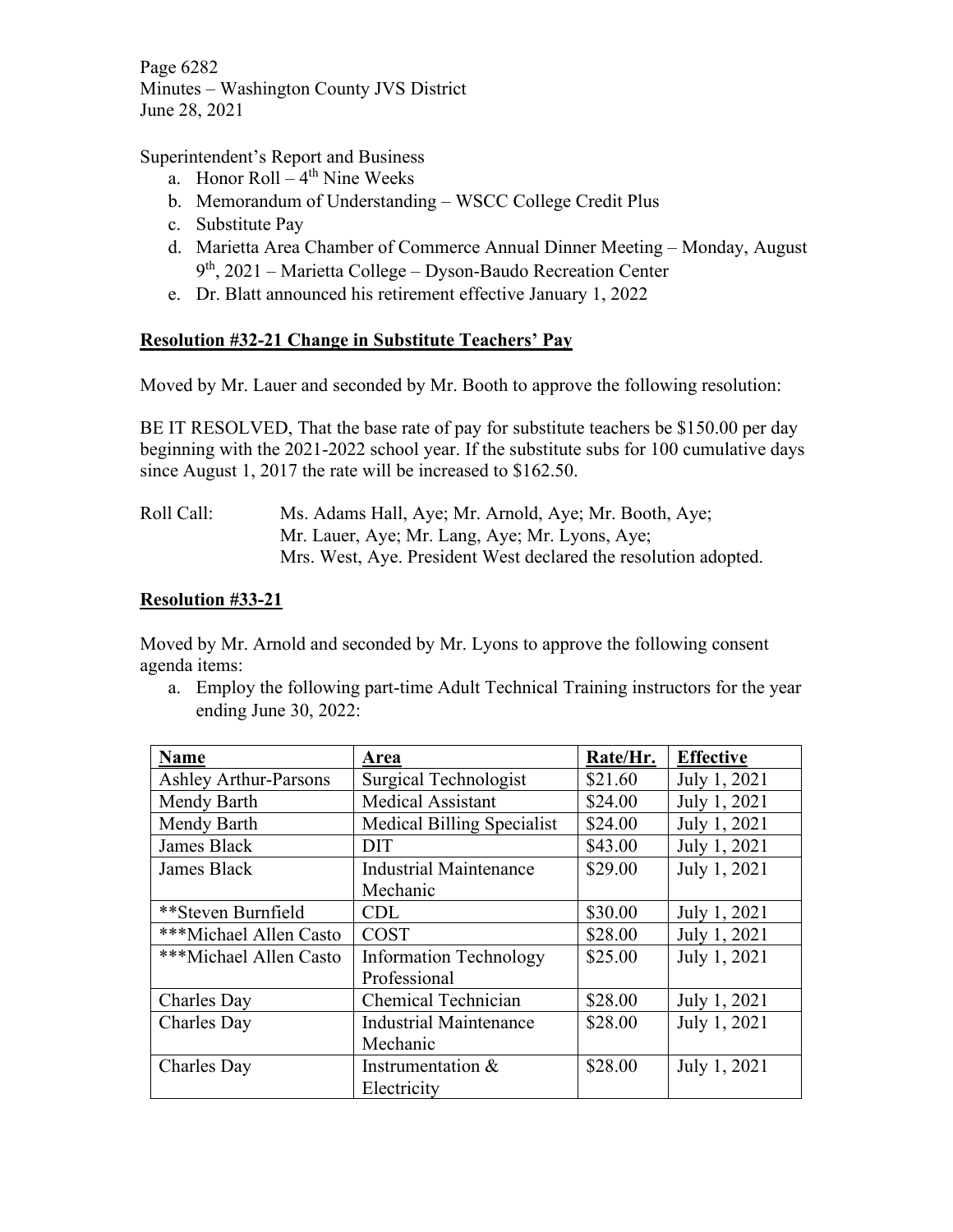Page 6283 Minutes – Washington County JVS District June 28, 2021

| <b>Name</b>            | <b>Area</b>                       | Rate/Hr. | <b>Effective</b> |
|------------------------|-----------------------------------|----------|------------------|
| **Jack DuVall          | Chemical Technician               | \$29.00  | July 1, 2021     |
| **Jack DuVall          | <b>DIT</b>                        | \$43.00  | July 1, 2021     |
| **Jack DuVall          | <b>Industrial Maintenance</b>     | \$29.00  | July 1, 2021     |
|                        | Mechanic                          |          |                  |
| **Jack DuVall          | Instrumentation &                 | \$29.00  | July 1, 2021     |
|                        | Electricity                       |          |                  |
| ***Fred Engelhardt     | <b>Chemical Operator</b>          | \$29.00  | July 1, 2021     |
| ***Fred Engelhardt     | Chemical Technician               | \$29.00  | July 1, 2021     |
| ***Fred Engelhardt     | <b>COST</b>                       | \$28.00  | July 1, 2021     |
| ***Fred Engelhardt     | <b>DIT</b>                        | \$43.00  | July 1, 2021     |
| ***Fred Engelhardt     | Instrumentation &                 | \$29.00  | July 1, 2021     |
|                        | Electricity                       |          |                  |
| <b>Shayne Garner</b>   | <b>DIT</b>                        | \$46.00  | July 1, 2021     |
| <b>Charles Gorrell</b> | Chemical Technician               | \$32.00  | July 1, 2021     |
| <b>Charles Gorrell</b> | <b>DIT</b>                        | \$46.00  | July 1, 2021     |
| <b>Charles Gorrell</b> | <b>Industrial Maintenance</b>     | \$32.00  | July 1, 2021     |
|                        | Mechanic                          |          |                  |
| *Amber Hasley          | <b>Medical Billing Specialist</b> | \$20.80  | July 6, 2021     |
| **Dana Johnson         | <b>DIT</b>                        | \$46.00  | July 1, 2021     |
| **Dana Johnson         | <b>Industrial Maintenance</b>     | \$32.00  | July 1, 2021     |
|                        | Mechanic                          |          |                  |
| **Dana Johnson         | Welding                           | \$32.00  | July 1, 2021     |
| ***James Kerns         | <b>DIT</b>                        | \$45.00  | July 1, 2021     |
| ***James Kerns         | <b>Industrial Maintenance</b>     | \$31.00  | July 1, 2021     |
|                        | Mechanic                          |          |                  |
| James Krotkiewicz      | Chemical Technician               | \$32.00  | July 1, 2021     |
| James Krotkiewicz      | <b>DIT</b>                        | \$46.00  | July 1, 2021     |
| James Krotkiewicz      | <b>Industrial Maintenance</b>     | \$32.00  | July 1, 2021     |
|                        | Mechanic                          |          |                  |
| James Krotkiewicz      | Instrumentation &                 | \$32.00  | July 1, 2021     |
|                        | Electricity                       |          |                  |
| <b>Brandy McBride</b>  | <b>Medical Assistant</b>          | \$22.40  | July 1, 2021     |
| Karen Metz             | <b>STNA Program</b>               | \$24.80  | July 1, 2021     |
|                        | Coordinator                       |          |                  |
| James Rarey            | Chemical Technician               | \$29.00  | July 1, 2021     |
| James Rarey            | Instrumentation &                 | \$29.00  | July 1, 2021     |
|                        | Electricity                       |          |                  |
| ****Molly Snyder       | <b>Surgical Technologist</b>      | \$21.60  | July 6, 2021     |
| <b>Anthony Stout</b>   | <b>DIT</b>                        | \$43.00  | July 1, 2021     |
| <b>Anthony Stout</b>   | <b>Industrial Maintenance</b>     | \$29.00  | July 1, 2021     |
|                        | Mechanic                          |          |                  |
| <b>Anthony Stout</b>   | Welding                           | \$29.00  | July 1, 2021     |
| ***Ceola Strahler      | Medical Billing Specialist        | \$21.60  | July 1, 2021     |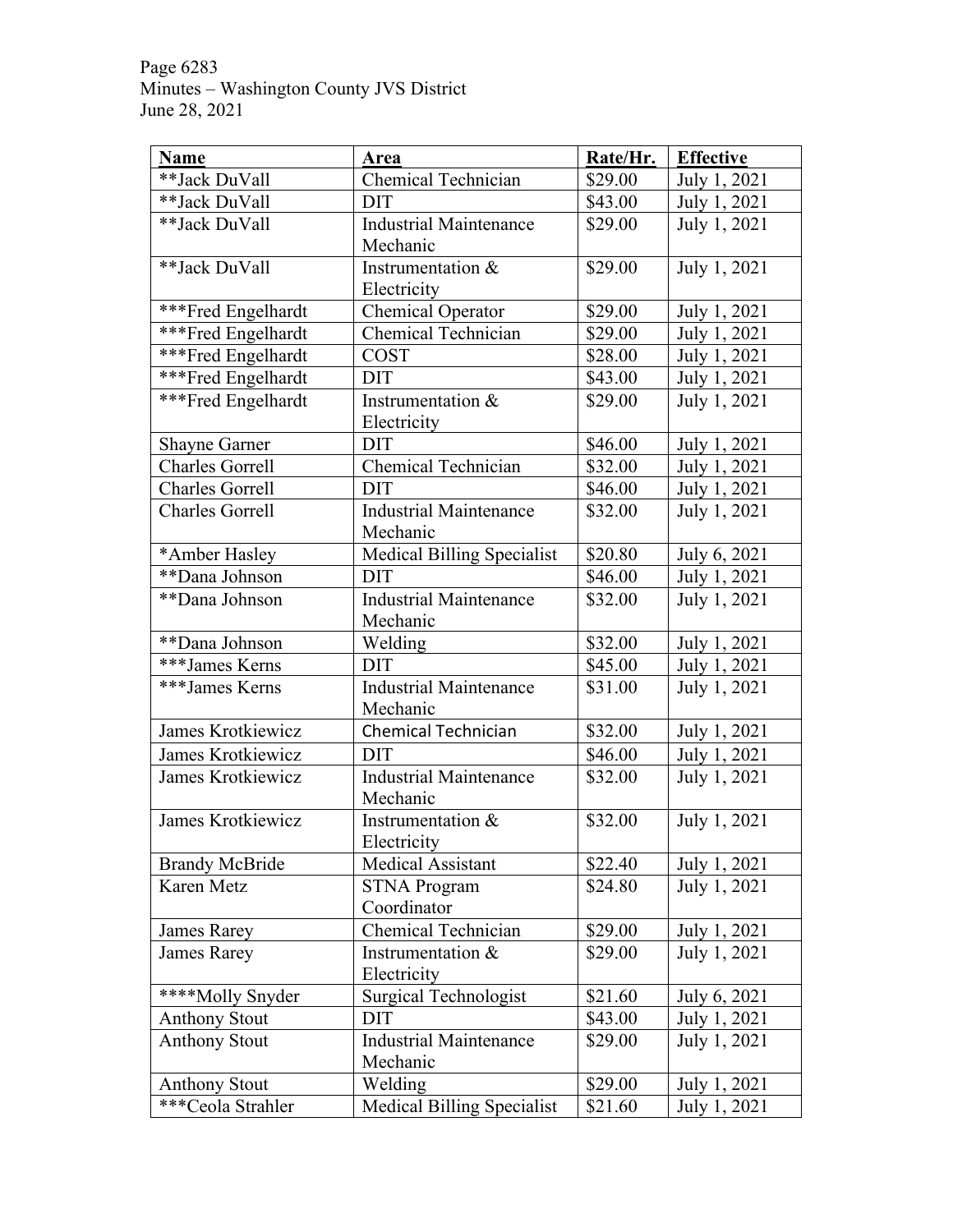Page 6284 Minutes – Washington County JVS District June 28, 2021

| Name                 | Area                     | Rate/Hr. | <b>Effective</b> |
|----------------------|--------------------------|----------|------------------|
| **John Tansey        | <b>Chemical Operator</b> | \$31.00  | July 1, 2021     |
| **John Tansey        | Chemical Technician      | \$31.00  | July 1, 2021     |
| **John Tansey        | <b>DIT</b>               | \$45.00  | July 1, 2021     |
| ***Courtney Thompson | Adult Diploma Program    | \$20.80  | July 1, 2021     |
| ***Courtney Thompson | Aspire                   | \$20.80  | July 1, 2021     |
| *Amber Valentine     | Phlebotomy               | \$20.80  | July 6, 2021     |
| Kathy Wolfe-Crouser  | Adult Diploma Program    | \$24.00  | July 1, 2021     |
| Kathy Wolfe-Crouser  | Aspire                   | \$24.00  | July 1, 2021     |

\* - Pending Ohio Department of Education Permit & Public School Works

- \*\* Pending Ohio Department of Education Permit
- \*\*\* Pending Public School Works
- \*\*\*\* Pending BCI/FBI Background Check
	- b. Employ the following substitute teacher at a rate of \$162.50/per day for the 2021- 2022 school year: David Schaad.
	- c. Amend the following substitute teacher contracts for the 2021-2022 school year to \$150.00/per day that were previously approved per Resolution #26-21: Phillip Foreman, Gayle King, Donna Matheny, Lisa Mills, Sue Price, Karen Schramm, Alexandria Skinner and Ann Stewart.
	- d. Approve Memorandum of Understanding between Washington State Community College and Washington County Career Center for College Credit Plus for School Year 2021-2022.
	- e. Approve 2021-2022 Student Catalog and Handbook for Adult Technical Training.
	- f. Approve Memorandum of Understanding between Hocking College and Washington County Career Center – Adult Technical Training for CDL position.
- Roll Call: Ms. Adams Hall, Aye; Mr. Arnold, Aye; Mr. Booth, Aye; Mr. Lauer, Aye; Mr. Lang, Aye; Mr. Lyons, Aye; Mrs. West, Aye. President West declared the resolution adopted.

# **Resolution #34-21 – Employ Health & Wellness Specialist**

Moved by Mr. Booth and seconded by Mr. Arnold to adopt the following resolution:

Employ Jennifer Smicker as the Health & Wellness Specialist beginning August 23, 2021. Her employment classification will be Classification I, Step 3 (6 hours per day  $-182$  days a year at \$29,201) – 24 pays for the 2021-2022 school year.

Roll Call: Ms. Adams Hall, Aye; Mr. Arnold, Aye; Mr. Booth, Aye; Mr. Lauer, Aye; Mr. Lang, Aye; Mr. Lyons, Aye; Mrs. West, Aye. President West declared the resolution adopted.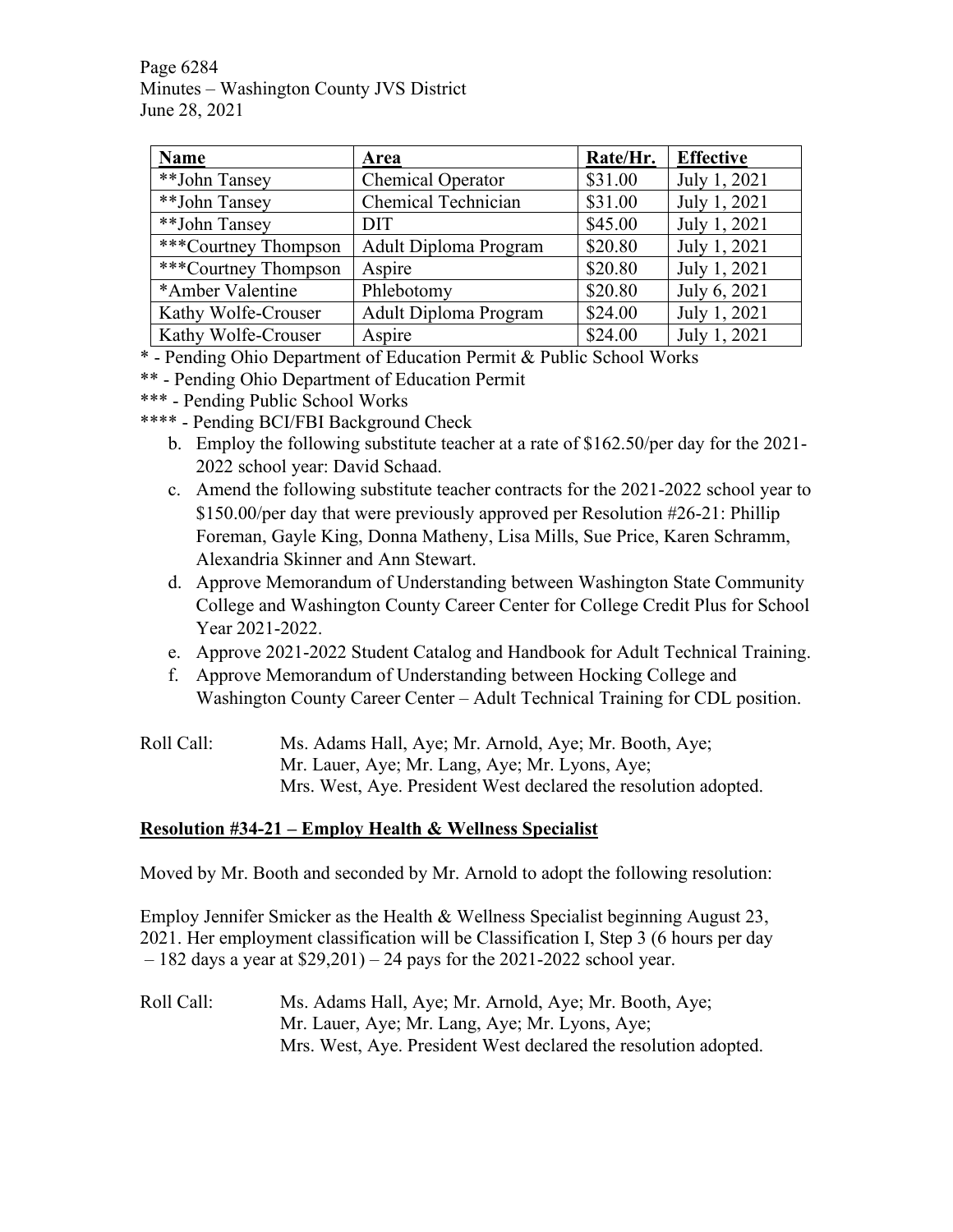Page 6285 Minutes – Washington County JVS District June 28, 2021

# **Resolution #35-21 – Accept Retirement of Superintendent, Dennis Blatt**

Moved by Mr. Lauer and seconded by Mr. Booth to adopt the following resolution:

WHEREAS, Dennis Blatt, Superintendent, with 26 years of service at the Career Center has requested to be released from his contract of employment for retirement purposes by the way of his letter of retirement effective January 1, 2022; and

BE IT RESOLVED, That under the provisions of ORC 3319.15, the resignation be accepted; and,

BE IT FURTHER RESOLVED, That severance pay be provided under the provision of his contract; and,

BE IT FURTHER RESOLVED, That the Board of Education commends him for his public service rendered, commitment to students, and loyalty to the school and the community; and,

BE IT FURTHER RESOLVED, That this retirement is accepted with deep regret, but with best wishes and sincere appreciation.

Roll Call: Ms. Adams Hall, Aye; Mr. Arnold, Aye; Mr. Booth, Aye; Mr. Lauer, Aye; Mr. Lang, Aye; Mr. Lyons, Aye; Mrs. West, Aye. President West declared the resolution adopted.

Recess into Executive Session

Moved by Mr. Arnold and seconded by Ms. Adams Hall to recess into Executive Session to consider the employment of a public employee or official at 5:15 p.m.

Roll Call: Ms. Adams Hall, Aye; Mr. Arnold, Aye; Mr. Booth, Aye; Mr. Lauer, Aye; Mr. Lang, Aye; Mr. Lyons, Aye; Mrs. West, Aye.

Ms. Adams Hall had to leave at 5:30 PM

President Mrs. West declared the meeting back in session at 5:50 p.m.

#### ADJOURNMENT

Moved by Mr. Lauer and seconded by Mr. Booth to adjourn.